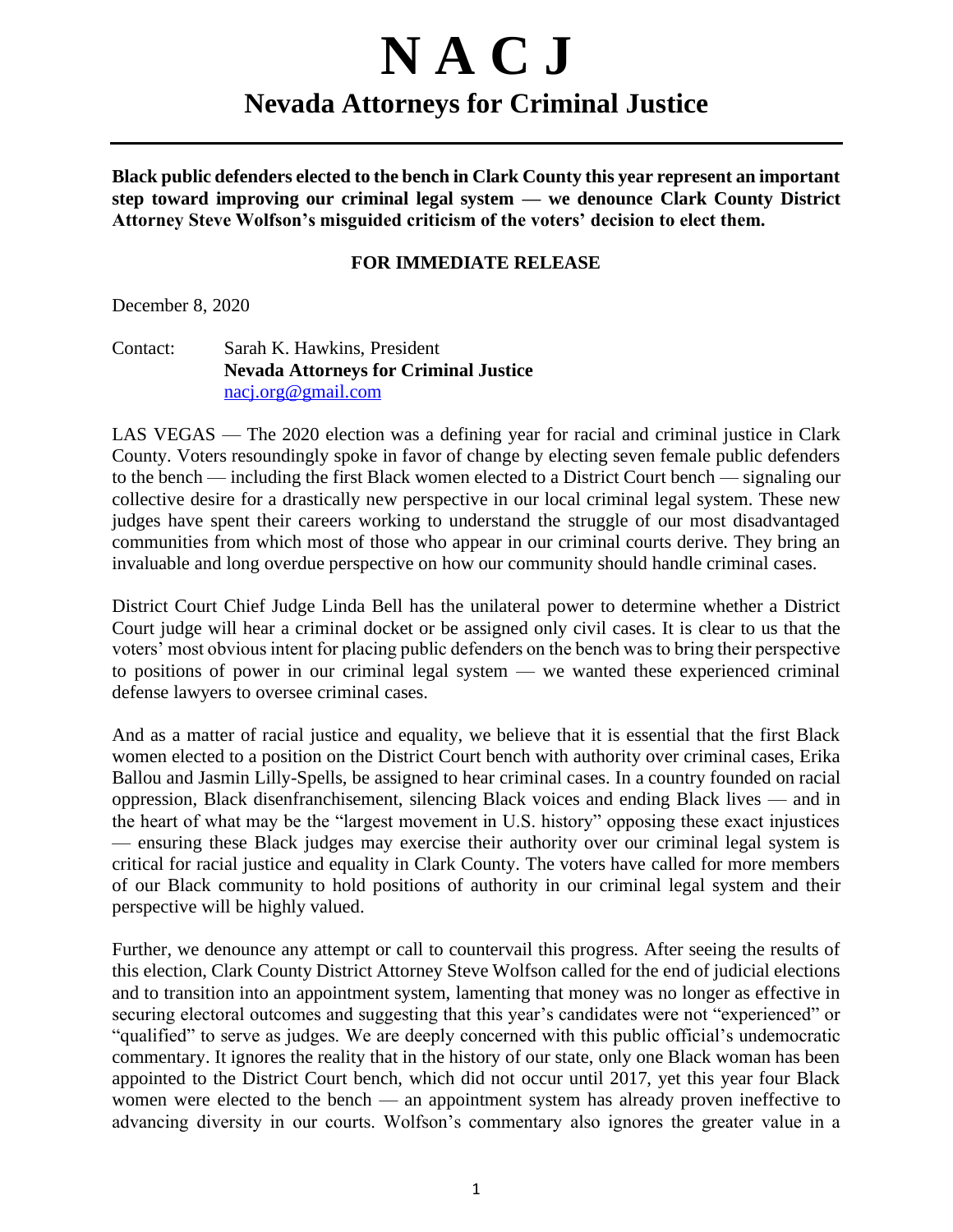democracy of earned community reputations over access to finances and denies the extensive professional qualifications of our newly elected judges. His commentary well demonstrates why the voters opted this year for a fresh, more balanced perspective in our county's criminal legal system.

We also fear Wolfson's implication — that judicial candidates who won this election with lowfunded campaigns are unqualified — was intended to single out District Judge-Elect Erika Ballou, who decisively won this election by over 9 points without any money. We wholeheartedly disagree with and reject any such assertion about Ms. Ballou — she has spent nearly twenty years earning her reputation in this community and developing her qualifications for the job. Ms. Ballou is a fifteen-year veteran of the Clark County Public Defender's office, has been an active member of the Nevada Attorneys for Criminal Justice for well over a decade, has served as editor for the local criminal-law publication Unreasonable Doubt, and has served as chair of both the Legal Observer Committee and the Voter Registration and Education Committee for the National Lawyers Guild's Las Vegas chapter. Moreover, she has helped veterans in the Las Vegas Veterans Stand Down program, served as the Angel Tree coordinator for the Clark County Public Defender since 2015 to provide gifts for hundreds of local needy children, has participated in candidate selection for the Clark County Black Caucus, and served on Nevada's Indigent Defense Commission to improve public defense in rural communities.

Ms. Ballou's extensive work for our community makes her uniquely well suited for the task of handling the criminal cases that arise here: she will bring an invaluable perspective rarely enjoyed by the bench in Clark County, both due to her extensive service for our disadvantaged communities and as a Black woman. And we believe her victory in this election is the result of her hard-earned reputation with our community, including among the organizations signed below.

Every organization that has signed below believes the voters of our community have spoken in favor of giving our public defenders newly elected to the bench a criminal caseload — their experience in the criminal legal field was a critical basis for their candidacy for the bench and our support thereof. We look forward to the will of the electorate being carried out in our local courts and reject misguided criticism of this democratic progress. These new judges are uniquely well suited to uphold our constitutional guarantee of racial equality in our criminal legal system.

Signed,

NACJ Executive Board By: Sarah K. Hawkins**,** President **NEVADA ATTORNEYS FOR CRIMINAL JUSTICE** nacjdefenders.org

**LAS VEGAS NATIONAL ASSOCIATION CLARK COUNTY BLACK CAUCUS FOR THE ADVANCEMENT OF COLORED PEOPLE** ccblackcaucus.com naacplv.org